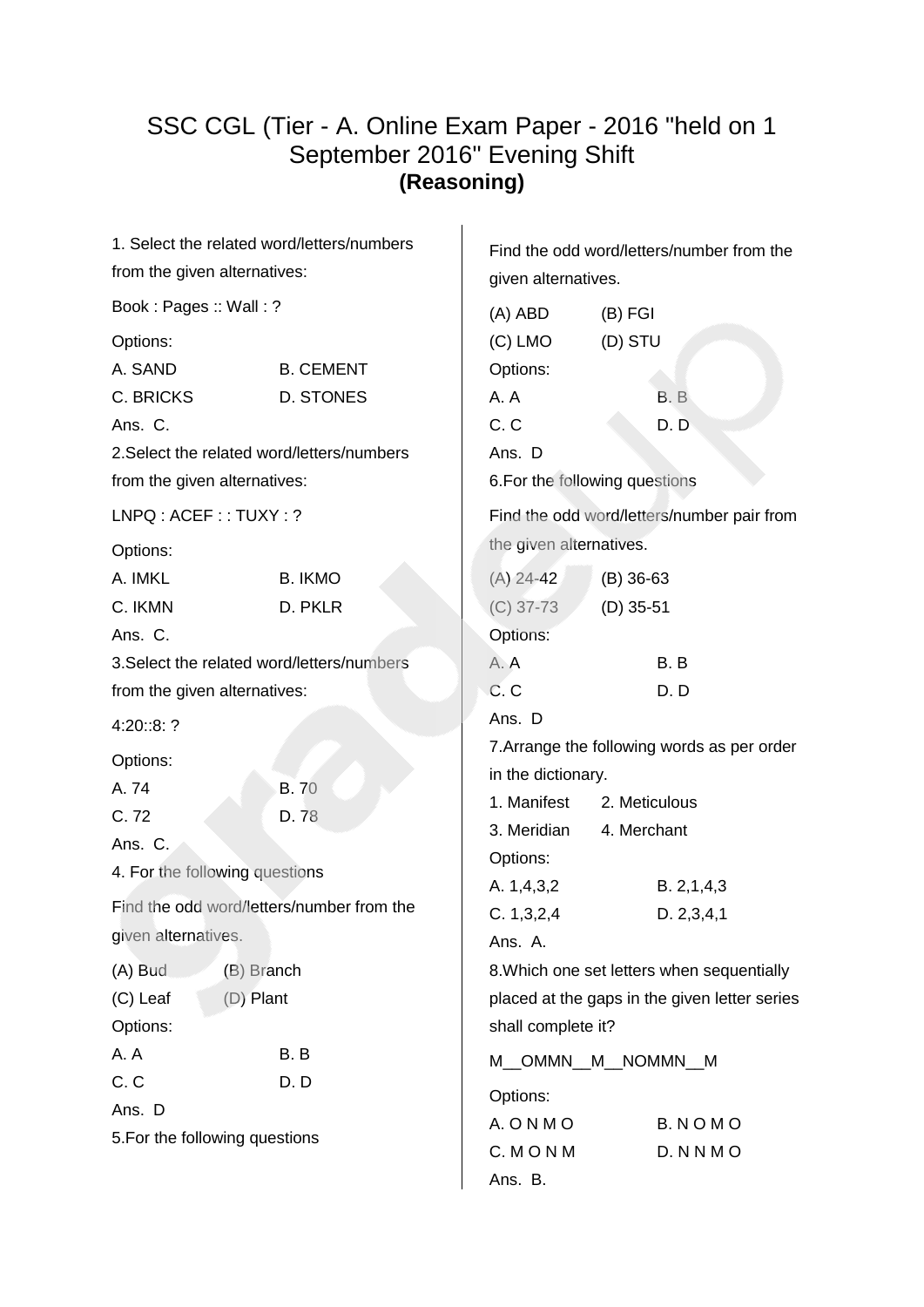9.Which number will complete the series?

14, 27, 52, 101, 198, ?

Options:

| A. 381        | B. 395                                       |
|---------------|----------------------------------------------|
| C.391         | D. 394                                       |
| Ans. $C$ .    |                                              |
|               | 10.M is son of P, Q is the grand-daughter of |
|               | O, who is the husband of P. How is M         |
| related to O? |                                              |
| Options:      |                                              |
| A. Son        | <b>B.</b> Daughter                           |
| C. Mother     | D. Father                                    |
| Ans. A.       |                                              |

11.Ramesh is richer than Satish but Jaya is less rich than Ramesh. Ram is less rich than Jaya but richer than Satish, but is not as rich as Ramesh. Ramesh is less rich than Navin. The richest amongst them is?

Options:

| A. Ramesh | <b>B.</b> Satish |
|-----------|------------------|
| C. Navin  | D. Java          |
| Ans. C.   |                  |

12. From the given alternative words, select the word which cannot be formed using the letters of the given word:

#### CARPENTER

Options:

| A. NECTAR         | <b>B. CARPET</b> |
|-------------------|------------------|
| <b>C. PAINTER</b> | D. REPENT        |
| Ans. C.           |                  |

13.If FRIEND is coded as HUMJTK, how can CANDLE be written in that code? Options:

| A. EDRIRL | <b>B. ESJFME</b> |
|-----------|------------------|
| C. DCQHQK | D. DEQJQM        |
| Ans. A.   |                  |

14.If A denotes −, C denotes ×, D denotes ÷, E denotes +, then 14C3A12E4D2= ? Options: A. 6 B. 17 C. 28 D. 32 Ans. D. 15. If 879= 8,  $625 = 1$ ,  $586 = 9$ , then  $785 = ?$ Options: A. 6 B. 7 C. 8 D. 9 Ans. A.

16. Find the missing number from the given alternatives:

| $\,$ 8 $\,$ |    | 6 |
|-------------|----|---|
|             | 6  | 5 |
| 6           | 5  |   |
| 90          | 65 |   |

Options:

| A. 54   | B. 44 |
|---------|-------|
| C.34    | D. 26 |
| Ans. B. |       |

17.Sham goes to his friend's house that is straight 10 Km from his house. On his way back, he takes a right turn and walks 2 Km and again takes a right turn and walks for 10

Km before he takes a right turn again. How much distance is Sham still away from his house?

Options:

| A. 10 Km | <b>B.</b> 8 Km |
|----------|----------------|
| C. 12 Km | $D.2$ Km       |
| Ans. D.  |                |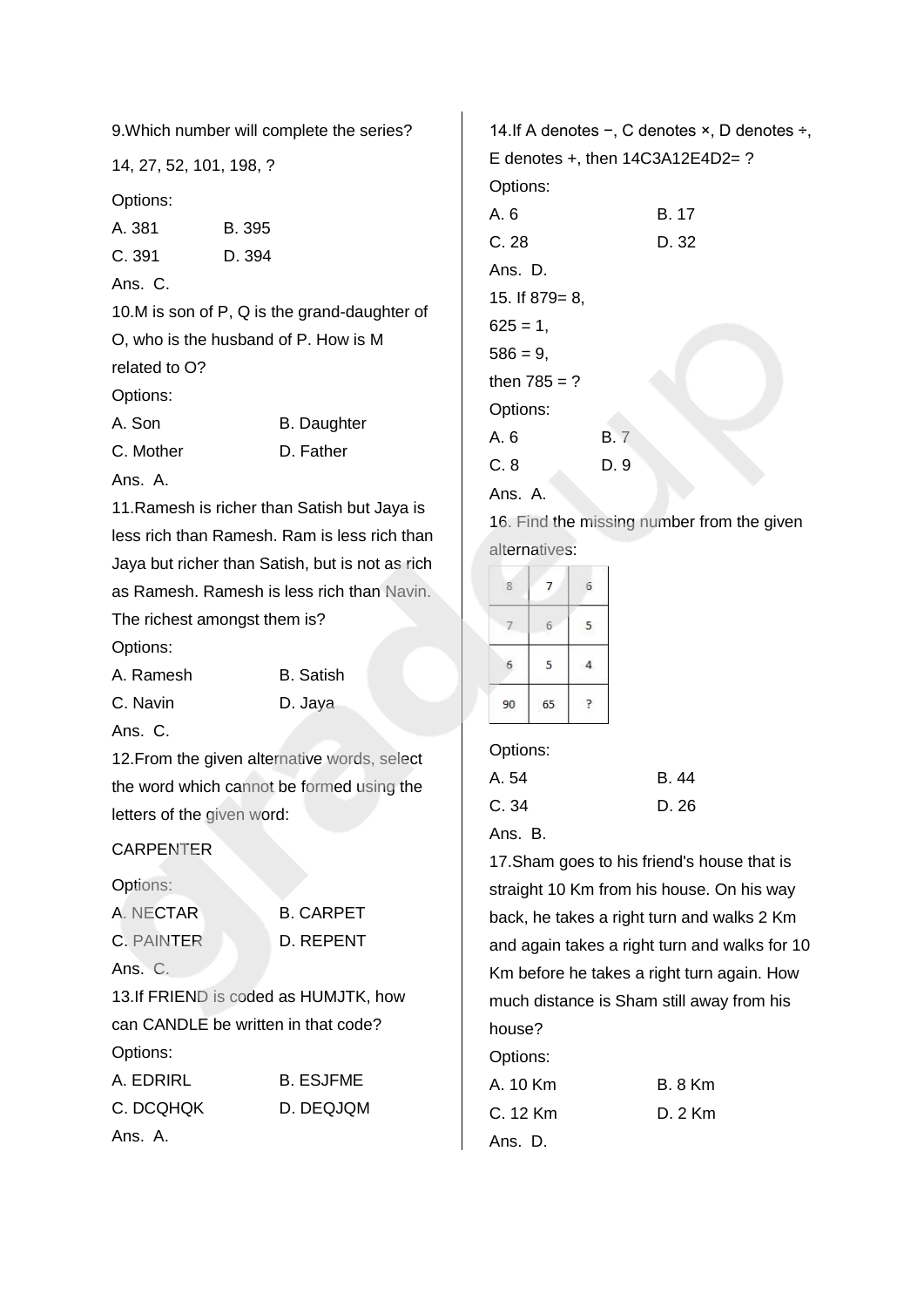18.One or two statements are given followed by two conclusions, I and II. You have to consider the statement to be true, even if it seems to be at variance from commonly known facts. You are to decide which of the given conclusions/assumptions can definitely be drawn from the given statement. Indicate your answer.

Statement: All boys are tall.

Rajiv is a boy.

Conclusion I: Rajiv is tall.

II: Rajiv is not tall.

Options:

A. Only conclusion I follows

B. Only conclusion II follows

C. Both conclusion I and conclusion II follow

D. Neither conclusion I nor conclusion II follows

Ans. A.

19.How many triangles are there in the figure?



Options:

| A. 6    | <b>B.</b> 10 |
|---------|--------------|
| C.12    | D. 16        |
| Ans. D. |              |

20.Which of the following diagrams represent the relationship between Awards, Pulitzer Prize and Oscars?

Options:





21.Which answer figure will complete the pattern in the figure?



Options:









Ans. C.

22. From the given answer figures, select the one in which the figure is hidden/ embedded.

Options:



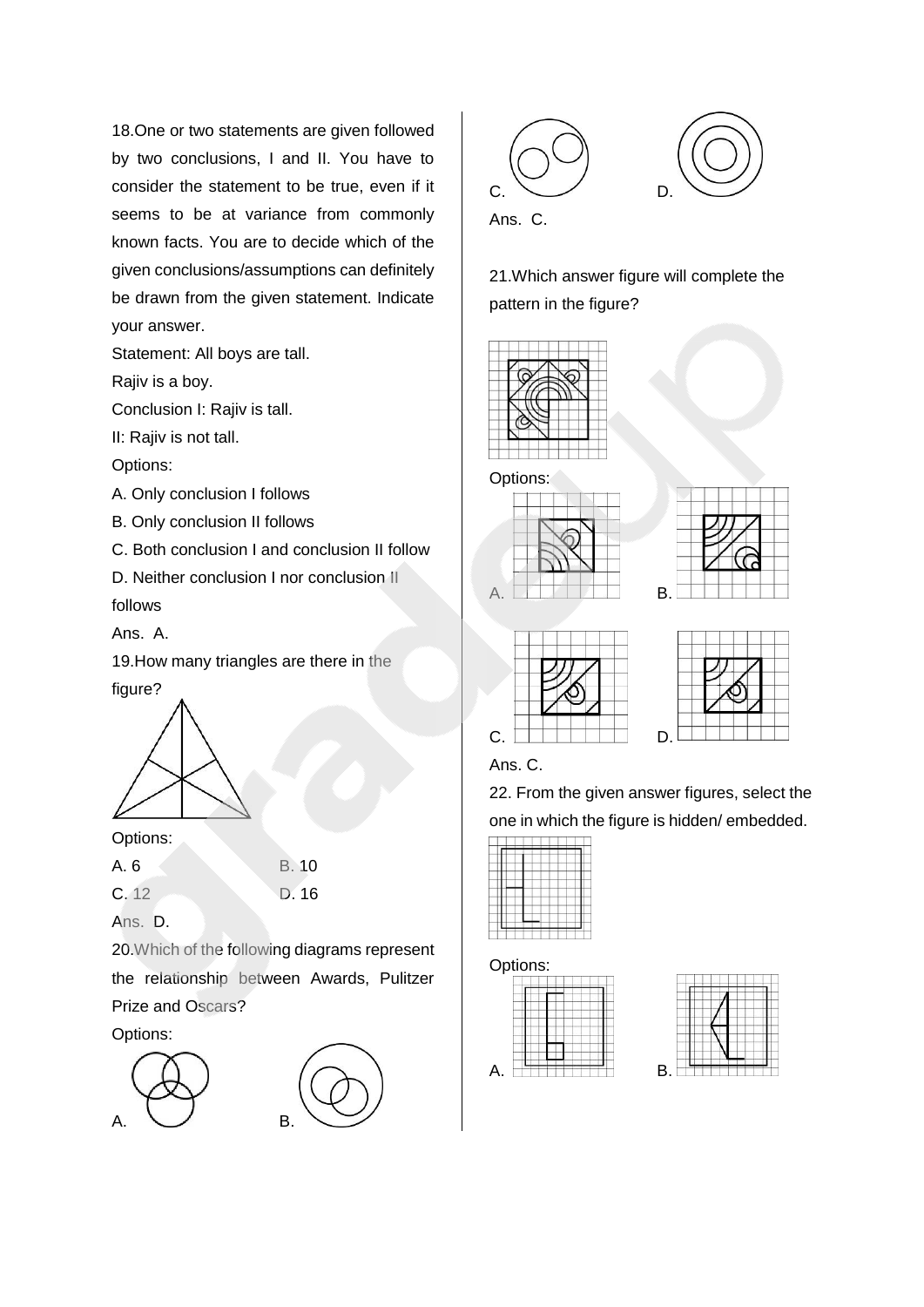



### Ans. B.

23. A piece of paper is folded and cut as shown below in the figures. From the given answer figures, indicate how it will appear



#### Ans. D.

24.If a mirror is placed on the line MN, then which of the answer figures is the right image of the given figure?



#### Options:









#### Ans. C.

25. In this question, the sets of numbers given in the alternatives are represented. The columns and rows of Matrix I are numbered from 0 to 4 and that of Matrix II are numbered from 5 to 9. A letter from these matrices can be represented first by its row and next by its column, e.g., D can be represented by 04,12, etc., and 'I' can be represented by 65, 79, etc. Similarly you have to identify the set for the word 'BANK'.

|              |              |              | Matrix-I |                         |    |
|--------------|--------------|--------------|----------|-------------------------|----|
|              | 0            | $\mathbf{1}$ | 2        | $\overline{\mathbf{3}}$ | 4  |
| 0            | B            | N            | G        | $\mathsf{L}$            | D  |
| $\mathbf{1}$ | G            | L            | D        | B                       | N  |
| 2            | D            | 8            | Ν        | G                       | L. |
| 3            | N            | G            | L        | D                       | B  |
| $\ddot{a}$   | $\mathsf{L}$ | D            | B        | N                       | G  |

|   | Matrix-II |           |              |                                                                                                                              |   |  |  |
|---|-----------|-----------|--------------|------------------------------------------------------------------------------------------------------------------------------|---|--|--|
|   | 5         | 6         | 7            | 8                                                                                                                            | 9 |  |  |
| 5 | А         | $\bar{1}$ | K            | $\circ$                                                                                                                      | R |  |  |
| 6 | L         | K         | $\circ$      | $\mathsf{R}$                                                                                                                 | A |  |  |
| 7 | к         | O         | R            | $\mathsf{A}$                                                                                                                 | 4 |  |  |
| 8 | O         | R         | A            | $\mathsf{L}% _{\mathcal{A}}\left( \mathcal{A}_{1}\right) ^{\ast }=\mathcal{A}_{2}^{1}\left( \mathcal{A}_{2}\right) ^{\ast }$ | K |  |  |
| 9 | R.        | А         | $\mathbf{I}$ | $\,$ K                                                                                                                       | O |  |  |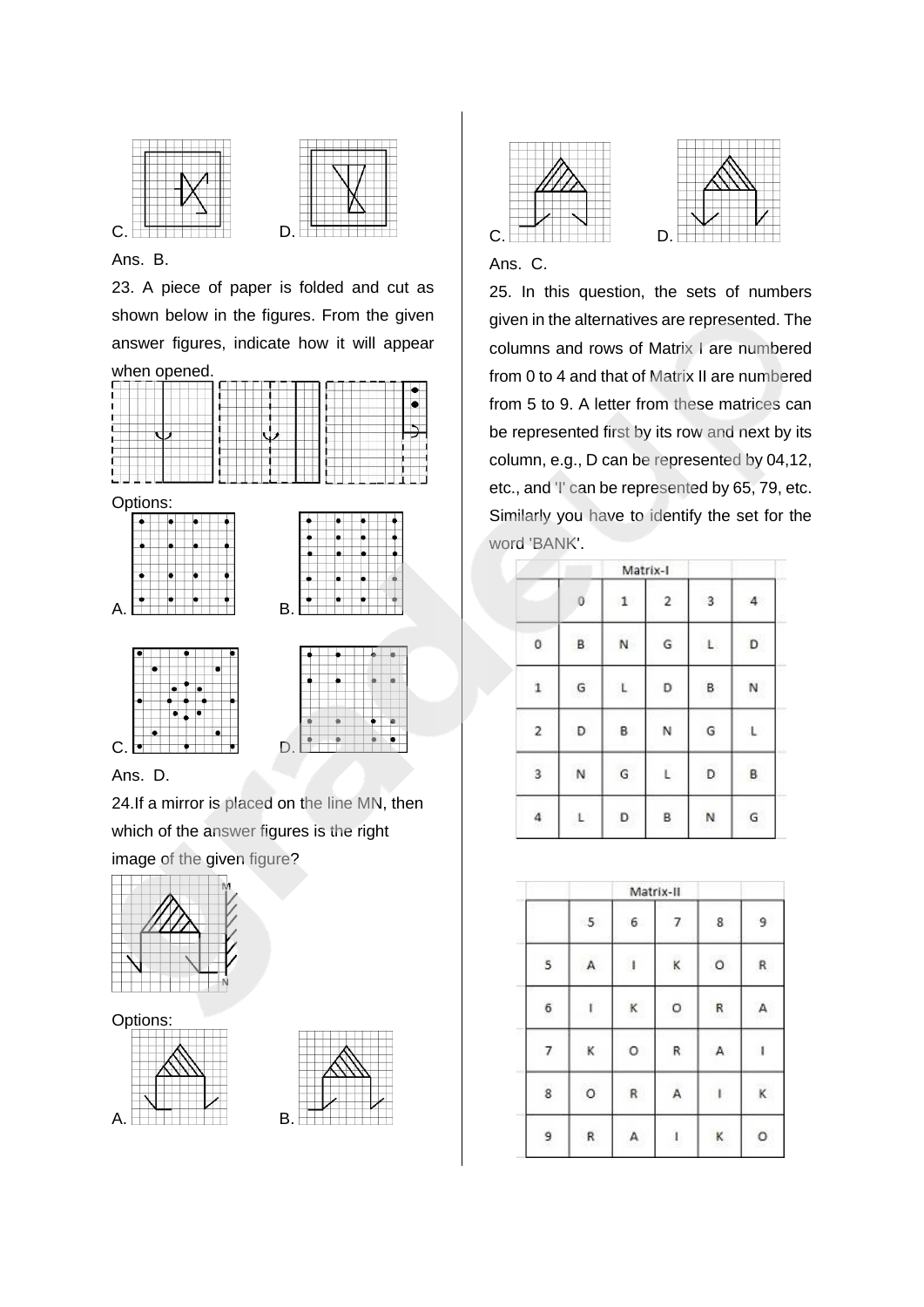| Options:       |                |
|----------------|----------------|
| A. 42,69,14,98 | B. 00,55,33,57 |
| C. 21,67,30,86 | D. 42,78,43,58 |

# **(General Awareness)**

Ans. A.

| 26. Which is the heaviest metal among the     |                  | Ans. B.                                  |                                                 |
|-----------------------------------------------|------------------|------------------------------------------|-------------------------------------------------|
| following?                                    |                  | 30. The layer where the decrease in      |                                                 |
| Options:                                      |                  |                                          | temperature with increasing altitude is totally |
| A. Gold                                       | <b>B.</b> Silver | absent is                                |                                                 |
| C. Iron                                       | D. Copper        | Options:                                 |                                                 |
| Ans. A.                                       |                  | A. Troposphere                           | <b>B.</b> lonosphere                            |
| 27. Which of the following uses the spawn     |                  | C. Stratosphere                          | D. Mesosphere                                   |
| mechanism to duplicate itself?                |                  | Ans. C.                                  |                                                 |
| Options:                                      |                  |                                          | 31.At hill stations, the boiling point of water |
| A. Trojan horse                               |                  | will be                                  |                                                 |
| B. Worm                                       |                  | Options:                                 |                                                 |
| C. Keystroke logger                           |                  | A. same as at sea level                  |                                                 |
| D. Logic bomb                                 |                  | B. less than that at sea level           |                                                 |
| Ans. B.                                       |                  | C. more than that at sea level           |                                                 |
| 28. Sun appears red in colour at sunrise and  |                  | D. equal to the melting point of ice     |                                                 |
| sunset due to                                 |                  | Ans. B.                                  |                                                 |
| Options:                                      |                  | 32. Gandhiji's 'Satyagraha' meant an     |                                                 |
| A. the fact that sun emits only red colour at |                  | attachment to the following two elements |                                                 |
| that time                                     |                  | Options:                                 |                                                 |
| B. red light having longer wave length        |                  | A. Knowledge and religion                |                                                 |
| scatters away                                 |                  | B. Truth and non-violence                |                                                 |
| C. that sun comes out of the mountains        |                  | C. Truth and chastity                    |                                                 |
| D. that all other colours scatter away except |                  |                                          | D. Love of motherland and hate for colonial     |
| red                                           |                  | masters                                  |                                                 |
| Ans. D.                                       |                  | Ans. B.                                  |                                                 |
| 29. What is the main purpose of white blood   |                  | 33. What do you mean by 'Density of      |                                                 |
| corpuscles?                                   |                  | Population'?                             |                                                 |
| Options:                                      |                  | Options:                                 |                                                 |
| A. to carry nutrients                         |                  |                                          | A. Ratio of people living below poverty line    |
| B. to combat infection                        |                  | to total population                      |                                                 |
| C. to carry oxygen                            |                  | B. Number of persons live per square     |                                                 |
| D. to give strength                           |                  | kilometre                                |                                                 |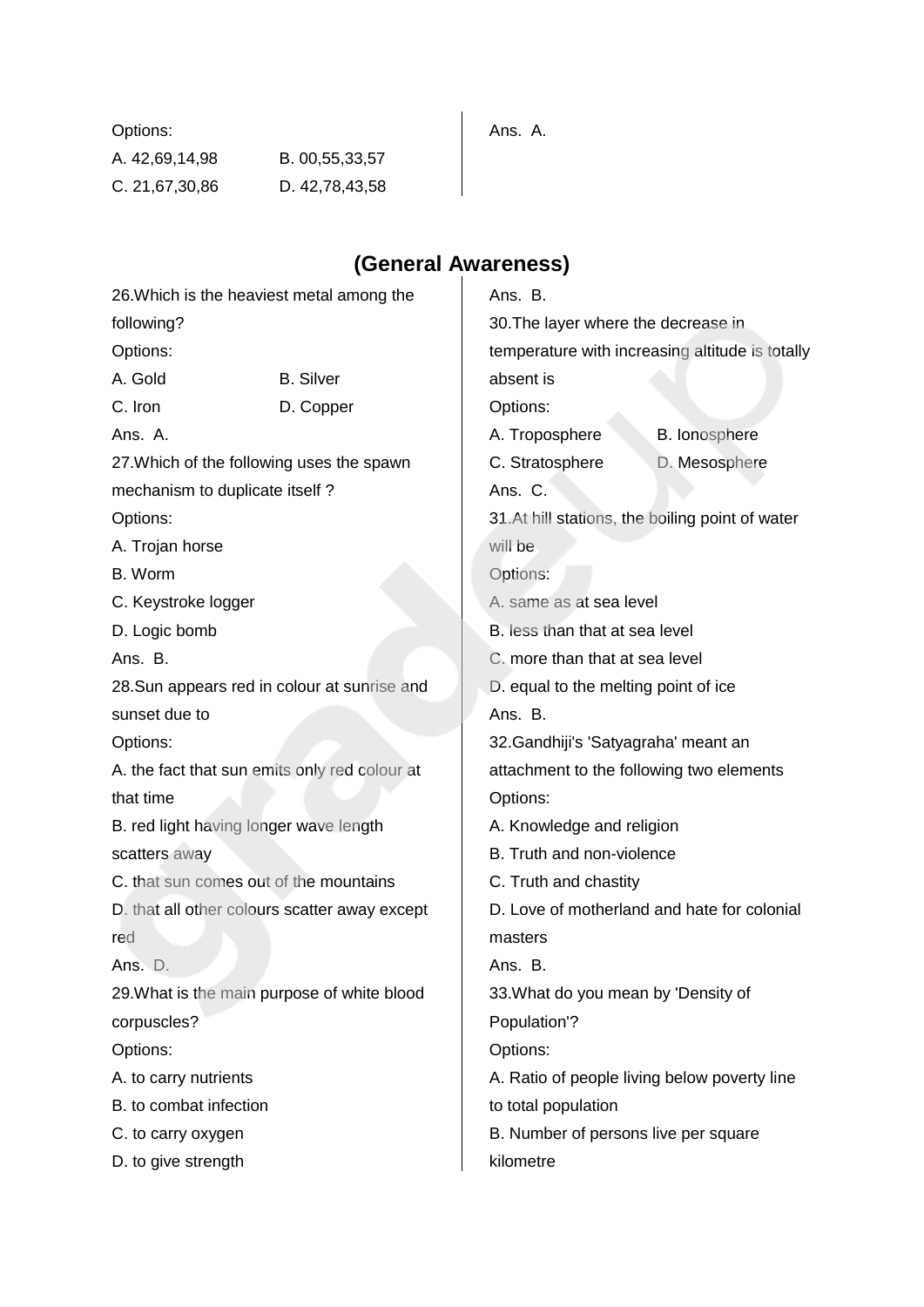C. Number of persons in a city D. Number of persons living per kilometre Ans. B. 34.Which of the following is not a feature of a capitalist economy? Options: A. Right to private property B. Existence of competition C. Service motive D. Freedom of choice to consumers Ans. C. 35.Sunita Williams is a Options: A. Astronaut B. Missile scientist C. Nuclear scientist D. Astro physicist Ans. A. 36.Who is the writer of the famous book 'Kabuliwala'? Options: A. Bankim Chandra Chatterjee B. Ravindra Nath Tagore C. Munshi Prem Chand D. Khan Abdul Gaffar Khan Ans. B. 37.The term 'bully' is connected with which sport ? Options: A. Cricket B. Hockey C. Badminton D. Tennis Ans. B. 38.Who amongst the following Wrestlers has been the recipient of the Rajiv Gandhi Khel Ratna Award? Options: A. Vijender Singh B. Sushil Kumar C. Anand Kumar Singh D. Zoravar Singh Faujdar Ans. B. 39.Siderosis is a disease caused by the inhalation of Options: A. silica dust **B.** iron dust C. zinc dust D. coal dust Ans. B. 40.The term "Doab" means Options: A. a land between two mountains B. a land between two lakes C. a land between two rivers D. a land between two seas Ans. C. 41.Which of the following is used as anaesthetics? Options: A. N<sub>2</sub> B. N<sub>2</sub>O  $C. CH<sub>4</sub>$  D.  $CO<sub>2</sub>$ Ans. B. 42.Clove is obtained from Options: A. Root B. Stem C. Leaves D. Flower buds Ans. D. 43.What is Dakshin Gangotri ? Options: A. River valley in Andhra Pradesh B. Unmanned station located in Antarctica C. Second source of River Ganga D. Island in the Indian Ocean Ans. B. 44. Japan is called the 'Land of the rising sun' because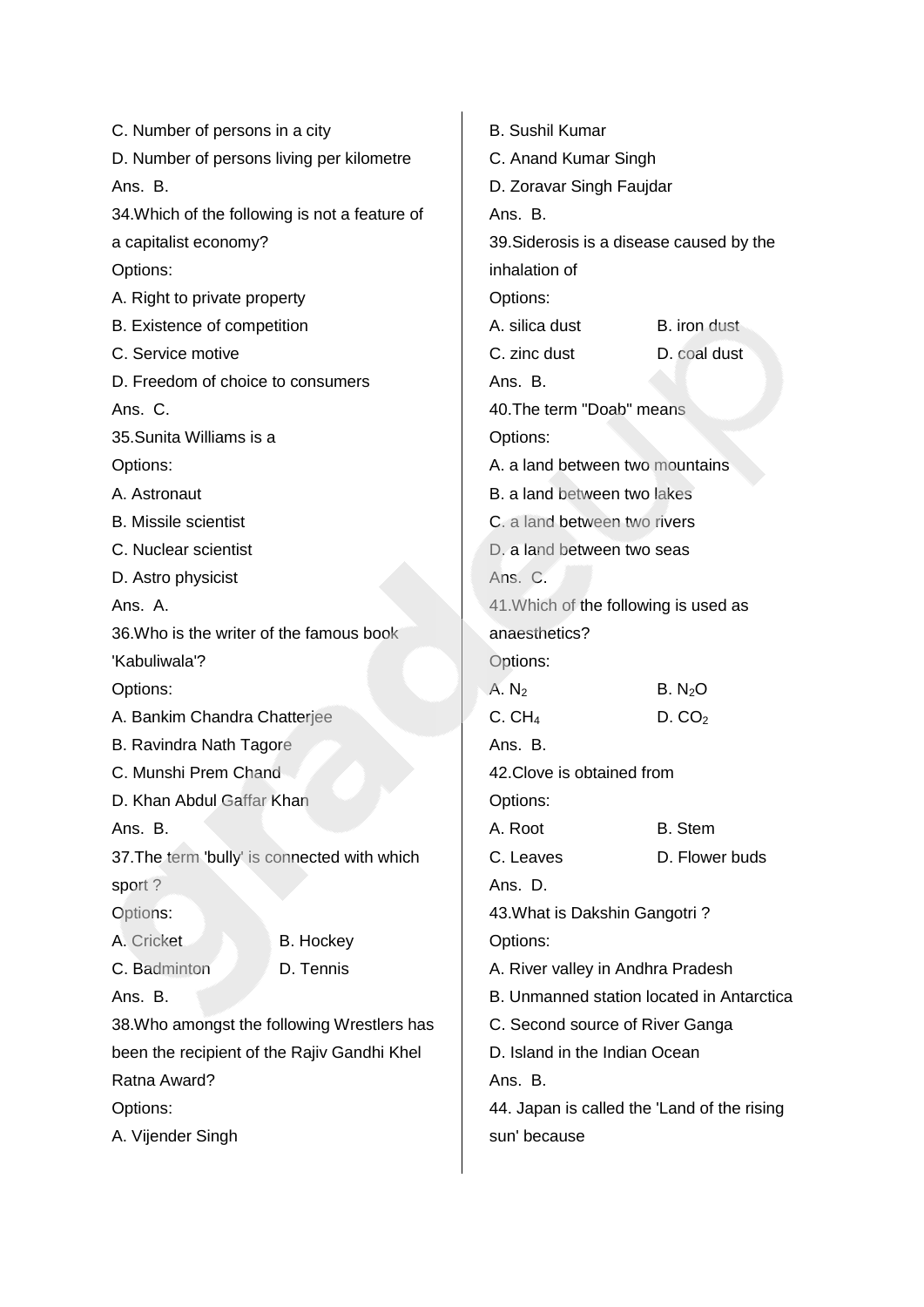#### Options:

A. Sun rises there as soon as it sets

B. Sun always remains in the eastern part of the sky throughout the day in Japan C. Japan being the Eastern most country in the world, it has the earliest sunrise D. The rays of the sun get reflected from the waters of the sea and make the sunrise beautiful in Japan Ans. C. 45.Who was the first Englishman to appear in the Mughal Court during Jahangir's reign? Options: A. Paul Canning B. Captain William Hawkins C. William Edward D. Ralph Fitch Ans. B. 46.The' Narmada Water Dispute Tribunal' was constituted to resolve the water sharing between Options: A. Gujarat and Rajasthan B. Gujarat and Maharashtra C. Gujarat, Maharashtra, Rajasthan and Madhya Pradesh D. Gujarat and Daman and Diu Ans. C. 47.In which way the President can assign any of the functions of the Union Government to the State Government ? Options:

A. In his discretion

B. In consultation with the Chief Justice of India

C. In consultation with the Government of the State

D. In consultation with the State Governor Ans. C.

48.Where is the Indian National Rail

Museum situated?

Options:

- A. Delhi
- B. Uttar Pradesh
- C. Punjab
- D. Himachal Pradesh

Ans. A.

49.Which of the following is not true about Ajanta Caves? Options:

- A. They are in Maharashtra
- B. They are decorated with Buddhist Art
- C. They depict the techniques used in

Ancient India

D. They do not contain paintings of flora and fauna

Ans. C.

50.Who was the founder of Arya Samaj? Options:

- A. Acharya Narendra Dev
- B. Dayanand Saraswati
- C. Raja Ram Mohan Roy
- D. Acharya Vinoba Bhave
- Ans. B.

## (Quantitative Aptitude)

51.A, B and C can work together for Rs. 550/- A and B together are to do 7/11 of the work. The share of C should be?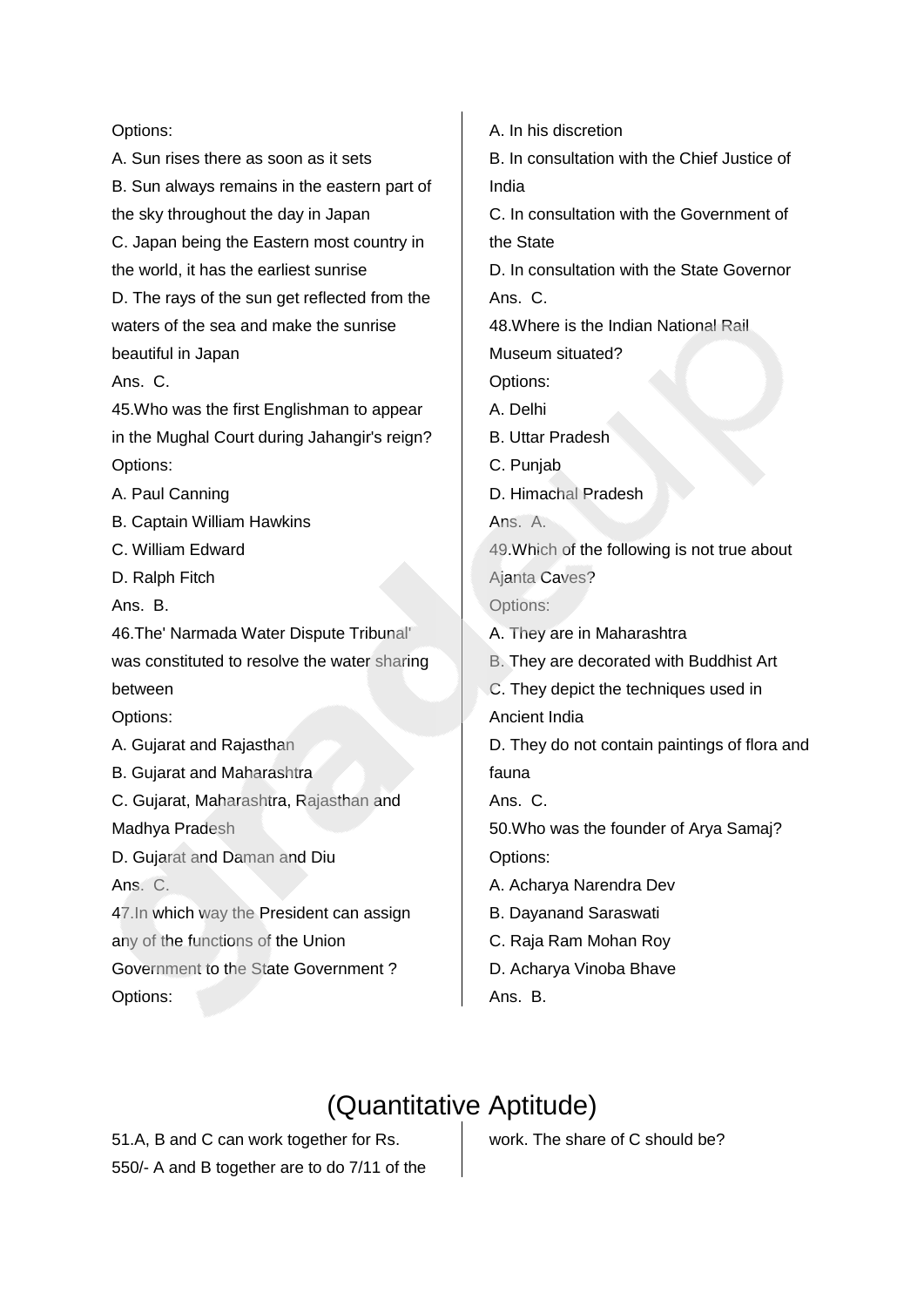Options: A. Rs. 200 B. Rs. 300 C. Rs. 400 D. Rs. 450 Ans. A. 52.In Δ ABC, the height CD intersects AB at D. The midpoints of AB and BC are P and Q respectively. If  $AD = 8$  cm and  $CD = 6$  cm, then the length of PQ is? Options: A. 3 cm B. 7 cm C. 9 cm D. 5 cm Ans. D. 53.The price of a chair is Rs. 500. It has been sold at two succesive discounts of 10% each. What is its selling price? Options: A. Rs. 400 B. Rs. 405 C. Rs. 415 D. Rs. 425 Ans. B. 54.The percent profit made when an article is sold for Rs. 78 is twice as much as when it is sold for Rs. 69, the cost price of the article is? Options: A. Rs. 60 B. Rs. 51 C. Rs. 55.50 D. Rs. 70 Ans. A. 55.In a Village panchayat society 574 names are enlisted as 'below poverty level'. If 14% of the villagers are below poverty level, the total number of villagers is? Options: A. 4100 B. 4200 C. 4000 D. 3800 Ans. A. 56.A train 240 meters in length crosses a telegraph post in 16 seconds. The speed of the train is?

Options: A. 50 Km/hr B. 52 Km/hr C. 54 Km/hr D. 56 Km/hr Ans. C. 57. If  $a^2+1 = a$ , then the value of  $a^3$  is Options: A. 0 B. 1 C. -1 D. 2 Ans. C. 58. If  $x+3y = -3x + y$ , then 2  $2y^2$ *x y* is equal to Options: A. 1 8 B. 1 2 C. 1 4 D. 4 Ans. A. 59.From an external point two tangents to a circle are drawn. The chord passing through the points of contact subtends an angle72° at the centre. The angle between the tangents is? Options: A. 36° B. 72° C. 108° D. 144° Ans. C. 60.Length of three line segments is given. Is construction of a triangle possible with the segments in the given cases? Options: A. 8 cm, 7 cm, 18 cm B. 8 cm, 15 cm, 17 cm C. 10 cm, 6 cm, 4 cm D. 8 cm, 10 cm, 20 cm Ans. 8 cm, 15 cm, 17 cm 61.If sin  $\theta$ + cosec  $\theta$  = 2, then the value of  $sin-7\theta + cosec 7 \theta$  is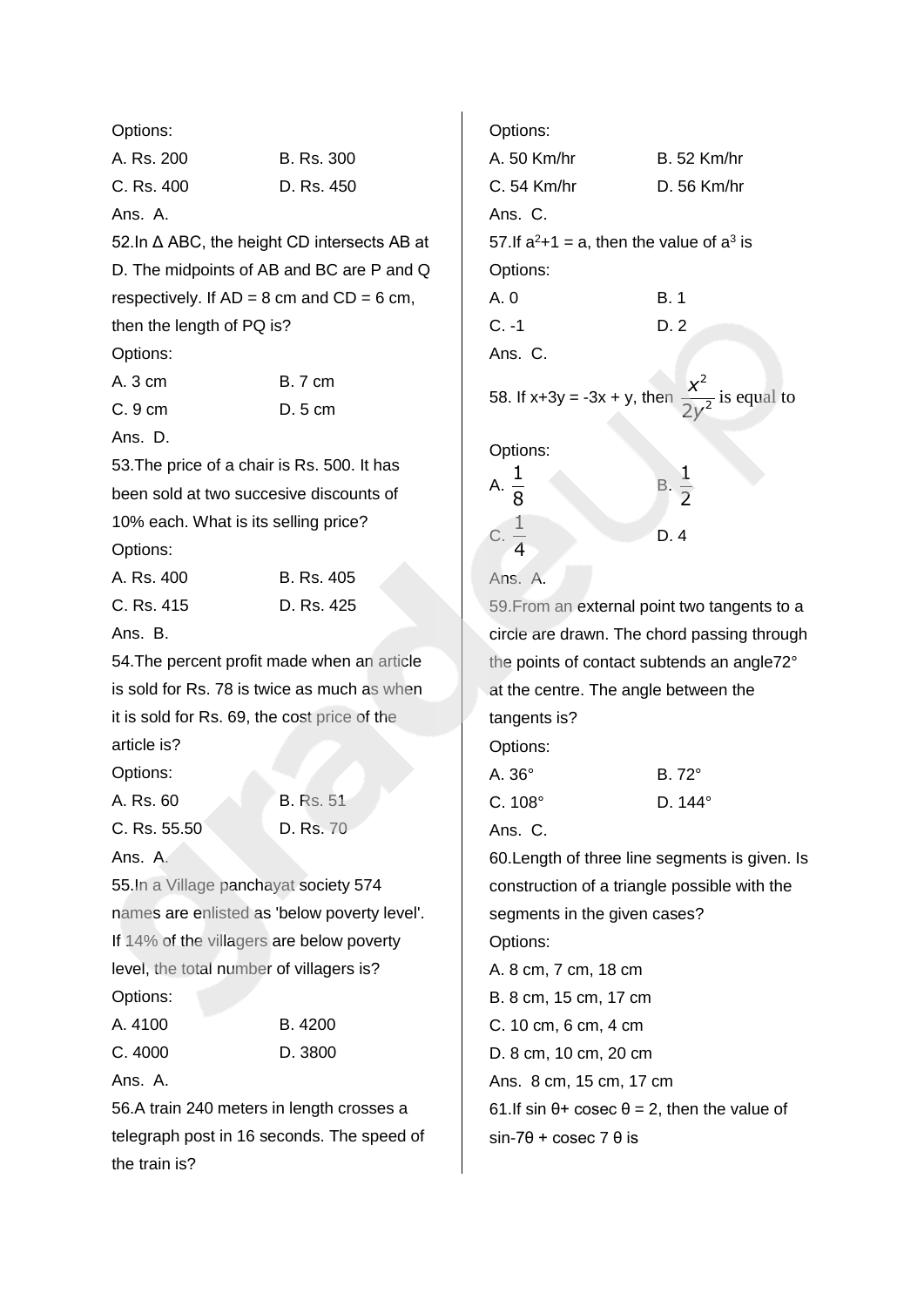Options:

| A. 2 <sup>7</sup> | $B. 2^{-7}$ |
|-------------------|-------------|
| C.2               | $D. 2-1$    |

Ans. C.

62.A man has some hens and some cows. If the total number of heads of hens and cows together is 50 and the number of feet of hens and cows together is 142, then the number of cows is

Options:

| A. 21 | B. 25 |
|-------|-------|
| C. 27 | D. 29 |

Ans. A.

63.In a class, average height of all students is 'a' cms. Among them, average height of 10 students is 'b' cms and the average height of the remaining students is 'c' cms. Find the number of students in the class. (Here a>c and b>c ) Options:

A  $(a(b-c))/(a-c)$  $((b-c))/((a-c))$ B.  $(b-c)/(10(a-c))$ 

$$
(10(b-c))/(a-c)
$$

Ans. D.

|                       | 64. The simplified value of |                                             |
|-----------------------|-----------------------------|---------------------------------------------|
| $3\sqrt{7}$           |                             | $2\sqrt{2}$                                 |
| $\sqrt{5} + \sqrt{2}$ |                             | $\sqrt{2} + \sqrt{7}$ $\sqrt{7} + \sqrt{5}$ |
| is                    |                             |                                             |

### Options:

| <b>B.1</b> |
|------------|
| D.6        |
|            |

Ans. A.

65.If  $(a + b - 6)^2 + a^2 + b^2 + 1 + 2b = 2ab +$ 2a, then the value of a is

#### Options:

| A. 7  | B. 6   |
|-------|--------|
| C.3.5 | D. 2.5 |
|       |        |

Ans. C.

66.Two circles of radii 17 cm and 8 cm are concentric. The length of a chord of greater circle which touches the smaller circle is Options:

| A. 15 cm | <b>B.</b> 16 cm |
|----------|-----------------|
| C.30cm   | D. 34 cm        |
| Ans. C.  |                 |

67.The least six digit number which is a perfect square is

Options:

| A. 100489 | B. 100000 |
|-----------|-----------|
| C. 100256 | D. 100225 |

Ans. A.

68.The percentage change of a number when it is first decreased by 10% and then increased by 10% is Options: A. 0.1 % increase B. 1 % decrease C. 0.1 % decrease D. No changes Ans. B. 69. Find the angular elevation of the sum when the shadow of long pole is  $\frac{15}{6}$ 3 metres

Options:

| A. 45°       | $B.60^\circ$     |
|--------------|------------------|
| $C.30^\circ$ | D. 90 $^{\circ}$ |

Ans. B.

70.If 2y cosθ = x sinθ and 2x secθ - y  $\csc\theta$  = 3 then what is the value of  $x^2$  +  $4v^2$  ?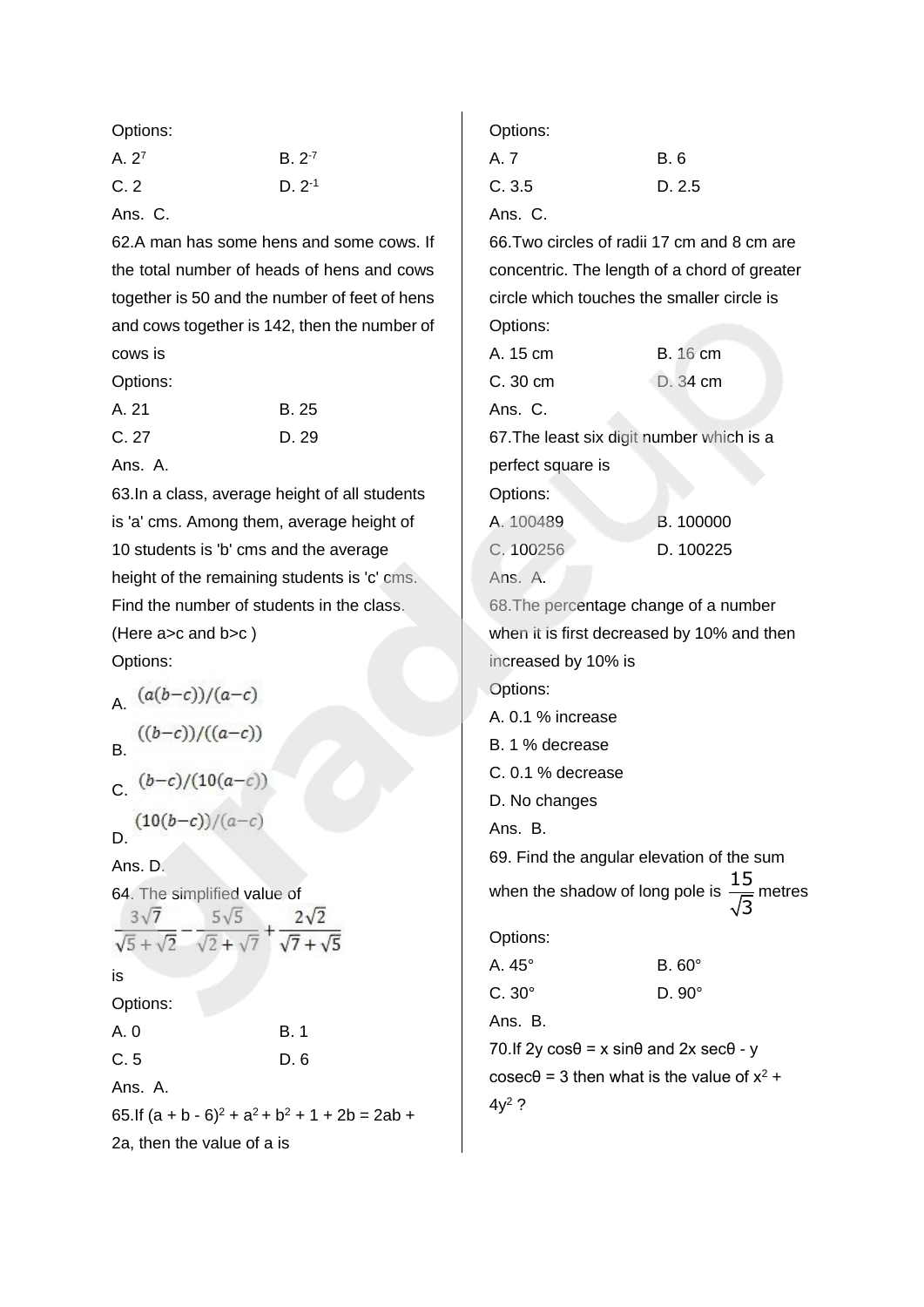Options:

| A. 4 | <b>B.1</b> |
|------|------------|
| C.2  | D. 5       |

Ans. A.

71.The difference between compound interest and simple interest on an amount of Rs. 15,000 for 2 years is Rs. 96. The rate of interest per annum is?

Options:

| A. 6% | B.7%  |
|-------|-------|
| C.8%  | D. 9% |

Ans. C.

72.In the given Pie-chart, the comparative study of the production of Rice, Wheat, Sugar and Tea of a country is given. Study the Pie-Chart and answer the following questions



From this diagram, the ratio of sum of wheat and sugar production to difference in production of rice and tea is Options:

| A. 4:5 | B. 5:4 |
|--------|--------|
| C.6:1  | D. 1:6 |



73.In the given Pie-chart, the comparative study of the production of Rice, Wheat, Sugar and Tea of a country is given. Study the Pie-Chart and answer the following questions



The production of rice and tea is more/greater than production of wheat by-Options:

| A. 50%  | B. 100%  |
|---------|----------|
| C.75%   | D. 66.6% |
| Ans. B. |          |

74.In the given Pie-chart, the comparative study of the production of Rice, Wheat, Sugar and Tea of a country is given. Study the Pie-Chart and answer the following questions.



The Central angle of Wheat % is Options: A. 48° B. 98° C. 110° D. 108° Ans. D.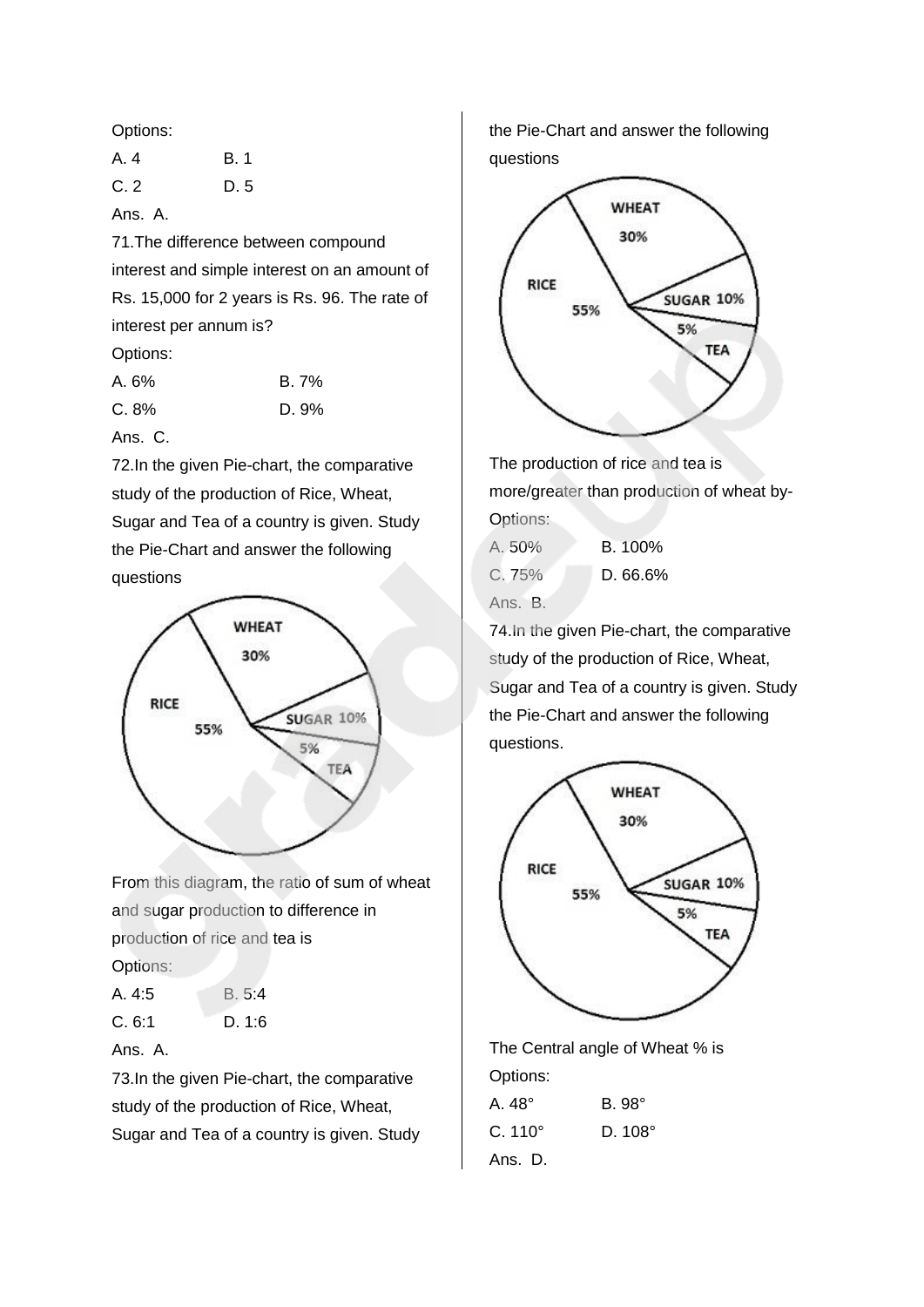75.In the given Pie-chart, the comparative study of the production of Rice, Wheat, Sugar and Tea of a country is given. Study the Pie-Chart and answer the following questions.



The total production of Rice, Wheat, sugar and Tea (In Kgs) is 500000 Kgs. The production of Rice in the country is Options: A. 175000 Kg B. 395000 kg C. 275000 Kg D. 27500 Kg

Ans. C.

### **(English Comprehension)**

76. In the following question, out of the four alternatives, choose the word which best expresses the meaning of the given word and click the button corresponding to it. CONTRABAND

Options:

- A. BURGLED
- B. SMUGGLED
- C. BAFFLED
- D. JUGGLED
- Ans. B.

77.In the following question, out of the four alternatives, choose the word which is opposite in meaning to the given word and click the button corresponding to it.

LENIENT

Options:

| A. STRICT    | B. SOLID |
|--------------|----------|
| C. FORGIVING | D. STOIC |

#### Ans. A.

78.Four words are given, out of which only one word is spelt correctly. Choose the correctly spelt word and click the button corresponding to it.

Options:

| A. Scarety  | <b>B.</b> Scarcity |
|-------------|--------------------|
| C. Scarsity | D. Scarecity       |
| Ans. B.     |                    |

79.In the following questions, one part of the sentence may have an error. Find out which part of the sentence has an error and click the button corresponding to it. If the sentence is free from error, click the "No error" option.

He was(A) / very kind enough (B) / to invite me (C) / No Error(D). Options:

A. A B. B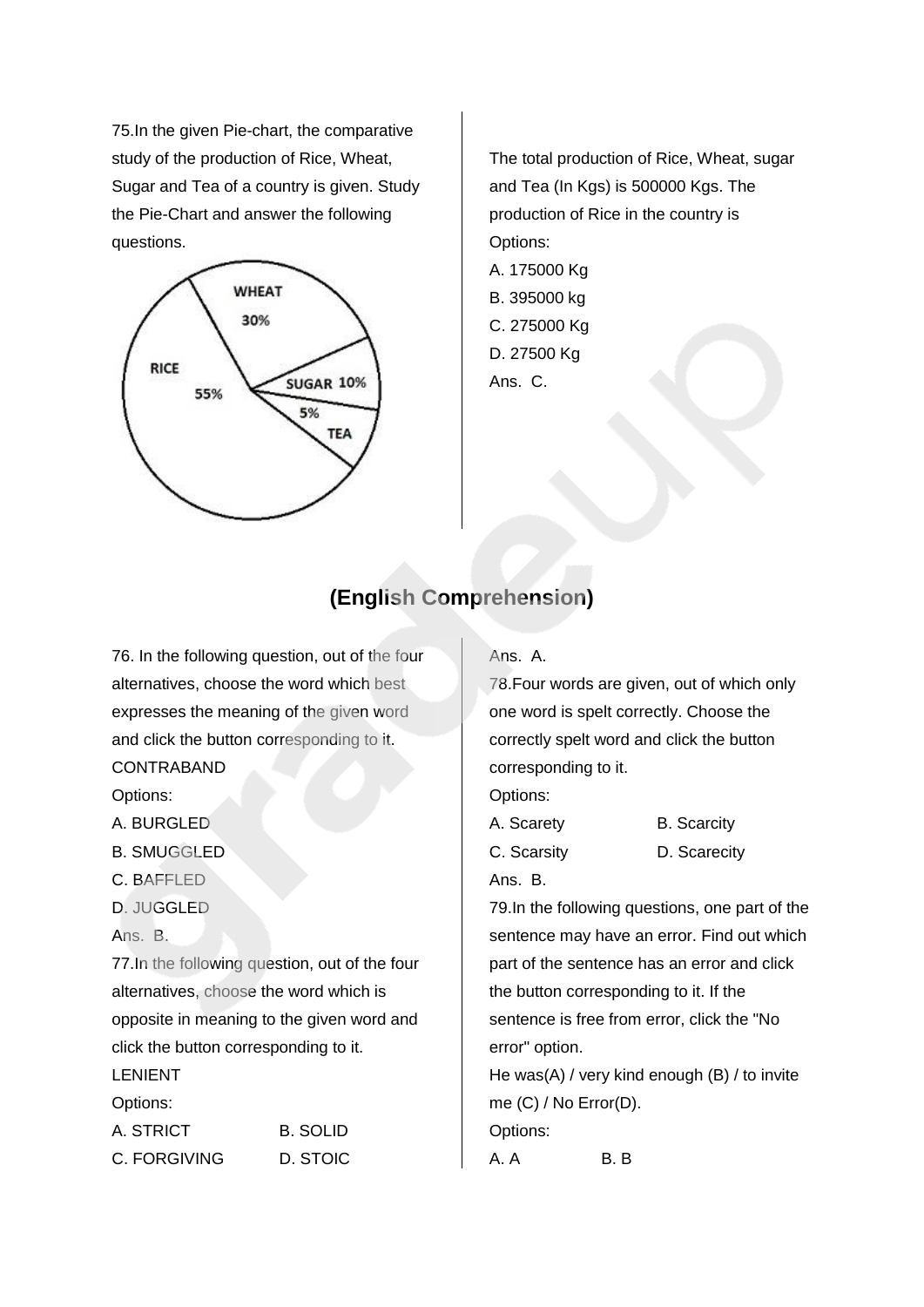#### C. C D. D

#### Ans. B.

80.In the following questions, one part of the sentence may have an error. Find out which part of the sentence has an error and click the button corresponding to it. If the sentence is free from error, click the "No error" option.

Police reports claim that (A) / substantial seizure of cocaine have been made(B) / in the last two months.(C) /No Error(D). Options:

| A. A | B. B |
|------|------|
| C.C  | D. D |

#### Ans. B

81.In the following questions, one part of the sentence may have an error. Find out which part of the sentence has an error and click the button corresponding to it. If the sentence is free from error, click the "No error" option.

Every conceivable race and nationality(A) / had its shared of suffering(B) / in the world wars (C)/No Error(D).

#### Options:

A. A B. B C. C D. D. D.

Ans. B.

82.The sentences given with blanks are to be filled with an appropriate word(s). Four alternatives are suggested for each question. For each question, choose the correct alternative and click the button corresponding to it.

She **She** him angrily because he made the floor dirty with his muddy shoes. Options:

C. scolded D. scolding Ans. C. 83.The sentences given with blanks are to be filled with an appropriate word(s). Four alternatives are suggested for each question. For each question, choose the correct alternative and click the button corresponding to it. He walked along the road wondering what

A. scold B. scolds

happened and where all the people had gone.

Options:

A. had B. has C. have D. it

Ans. A.

84.The sentences given with blanks are to be filled with an appropriate word(s). Four alternatives are suggested for each question. For each question, choose the correct alternative and click the button corresponding to it.

The criminal was **Example 1** lest he should escape.

Options:

A. fetid B. fettered

C. fettled D. feted

Ans. B.

85.In each of the questions, four alternatives are given for the Idiom/Phrase. Choose the alternative which best expresses the meaning of the Idiom/Phrase and click the button corresponding to it. Drive home Options: A. Find one's roots B. Emphasise C. Refer D. Draw

Ans. B.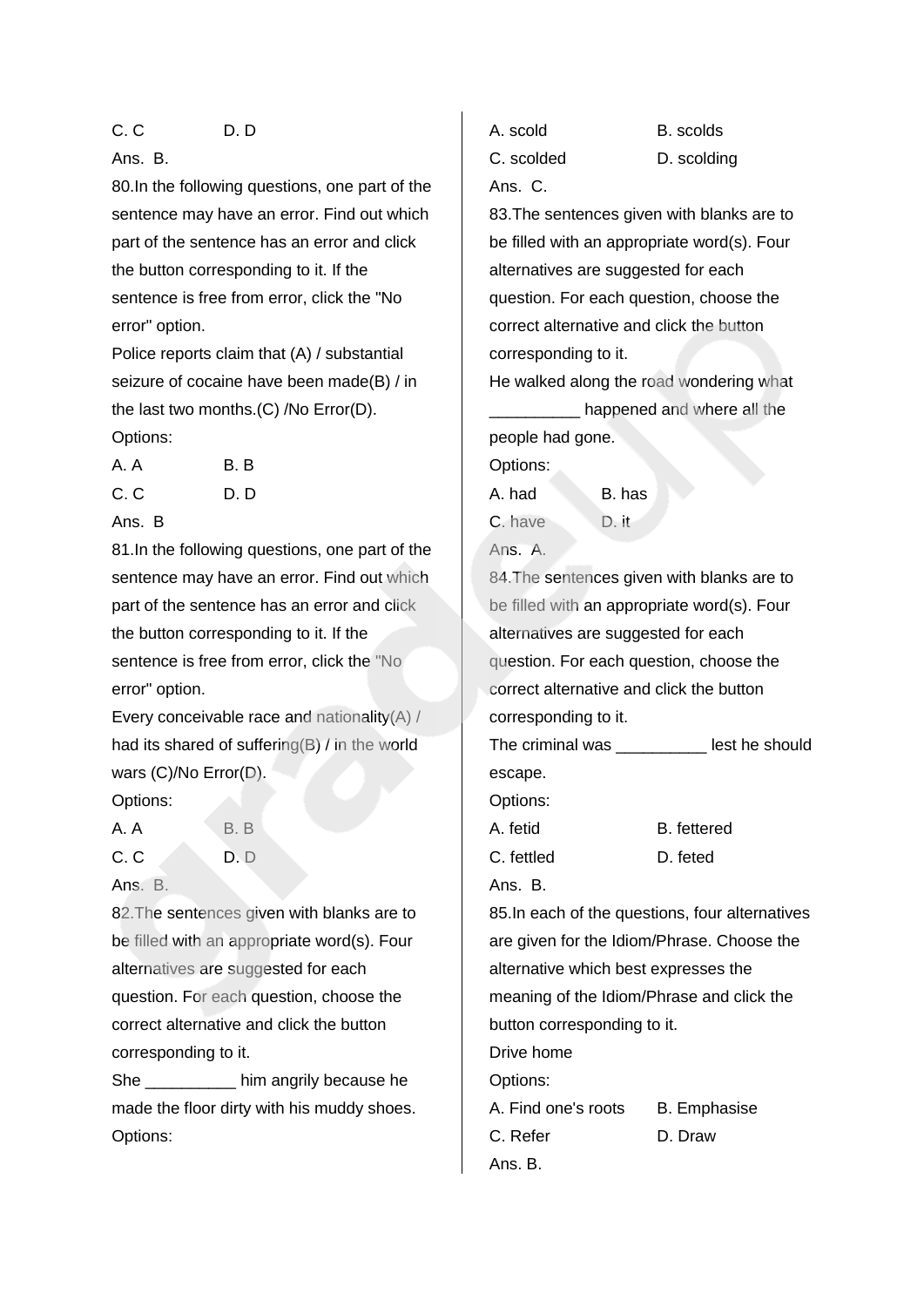86.In each of the questions, four alternatives are given for the Idiom/Phrase. Choose the alternative which best expresses the meaning of the Idiom/Phrase and click the button corresponding to it.

To end in smoke

Options:

A. End without any practical result

B. End with positive result

C. Die in a burning house

D. Risk everything in a single venture Ans. A.

87.In each of the questions, four alternatives are given for the Idiom/Phrase. Choose the alternative which best expresses the meaning of the Idiom/Phrase and click the button corresponding to it.

A left handed compliment Options:

- A. A subtle rebuke
- B. Wholesome praise
- C. An ambiguous compliment
- D. A mild compliment

Ans. C.

88.Out of the four alternatives, choose the one which can be substituted for the given words/sentences and click the button corresponding to it.

Experts who scientifically study insects Options:

- A. Gerontologists
- B. Pathologists
- C. Entomologists
- D. Ornithologists

Ans. C.

89.Out of the four alternatives, choose the one which can be substituted for the given words/sentences and click the button corresponding to it.

One who pretends to be what he is not Options:

- A. Hypocrite B. Pessimist
- C. Optimist D. Infallible Ans. A.

90.Out of the four alternatives, choose the one which can be substituted for the given words/sentences and click the button corresponding to it.

A paper/story/poem first written out by hand Options:

A. Handicraft **B. Manuscript** C. Handiwork D. Thesis Ans. B.

91.A sentence/a part of the sentence is underlined. Four alternatives are given to the underlined part which will improve the sentence. Choose the correct alternative and click the button corresponding to it. In case no improvement is needed, click the button corresponding to "No improvement". The interview came alive by satellite from Hollywood

Options:

- A. came as live
- B. came live
- C. came up live
- D. No improvement
- Ans. B.

92.A sentence/a part of the sentence is underlined. Four alternatives are given to the underlined part which will improve the sentence. Choose the correct alternative and click the button corresponding to it. In case no improvement is needed, click the button corresponding to "No improvement".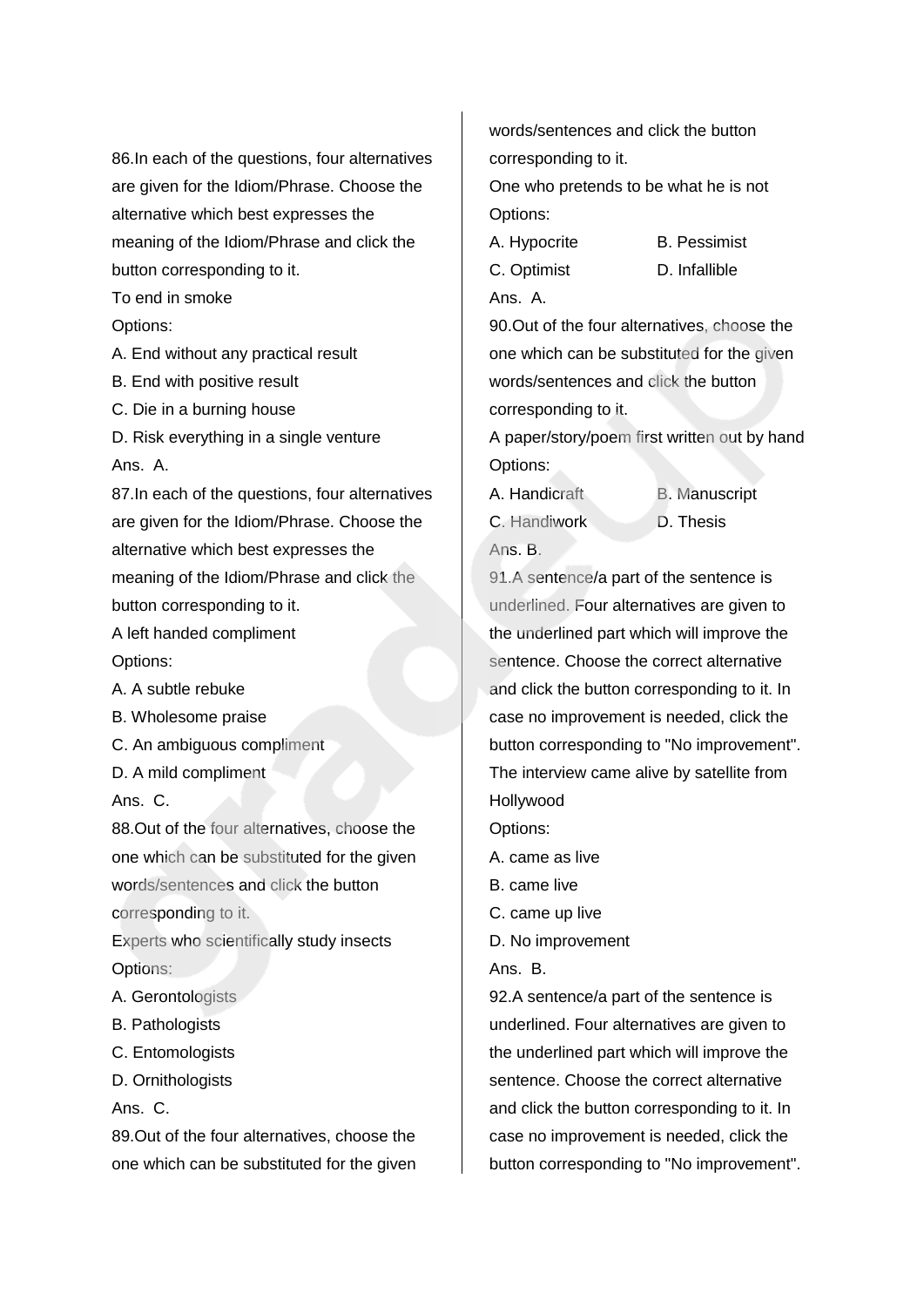There was little he could do to save his battered reputation

Options:

A. salvage

B. wreck

C. destroy

D. No improvement

Ans. A.

93.A sentence/a part of the sentence is underlined. Four alternatives are given to the underlined part which will improve the sentence. Choose the correct alternative and click the button corresponding to it. In case no improvement is needed, click the button corresponding to "No improvement". It is much too important to be made a joke of Options:

- A. too much important
- B. too many important
- C. very much important
- D. No improvement

Ans. D.

94.A sentence/a part of the sentence is underlined. Four alternatives are given to the underlined part which will improve the sentence. Choose the correct alternative and click the button corresponding to it. In case no improvement is needed, click the button corresponding to "No improvement". If he wants farther help, send him to me Options:

| B. much           |
|-------------------|
| D. No improvement |
|                   |
|                   |

95.A sentence/a part of the sentence is underlined. Four alternatives are given to the underlined part which will improve the sentence. Choose the correct alternative and click the button corresponding to it. In case no improvement is needed, click the button corresponding to "No improvement". He jumped on the lake

Options:

A. in the B. into the C. onto the D. No improvement Ans. B.

96.A passage is given with 5 questions following it. Read the passage carefully and choose the best answer to each out of the four alternatives and click the button corresponding to it.

Some languages are used by a few people. Others, such as Mandarin Chinese and English, are spoken by millions. Many people speak two or more languages. They may use one language at home with family and friends, and another at work or school. Regional variations of language are known as dialects. The Anglo-Saxons, who conquered Britain at the end of the Roman Empire, spoke a Germanic language, which later became English. Other Germanic languages include Danish, Dutch, German and Swedish. English also contains Frenchderived words after it was ruled by Frenchspeaking kings following the Norman Conquest.

Mandarin Chinese is spoken by

| people.   |                                        |
|-----------|----------------------------------------|
| Options:  |                                        |
| A. little | B. few                                 |
| C. many   | D. big                                 |
| Ans. C.   |                                        |
|           | 97.A passage is given with 5 questions |
|           |                                        |

following it. Read the passage carefully and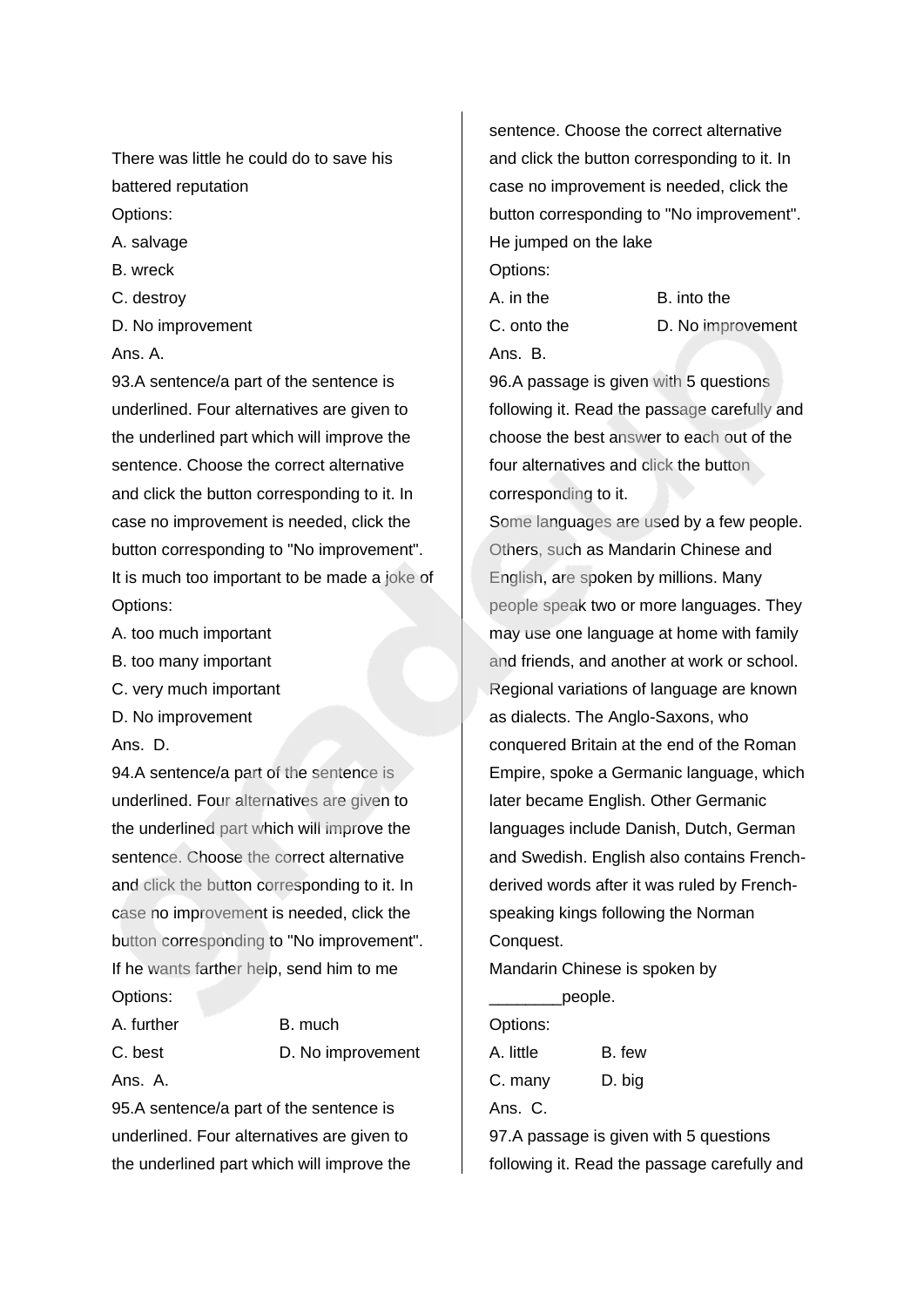choose the best answer to each out of the four alternatives and click the button corresponding to it.

Some languages are used by a few people. Others, such as Mandarin Chinese and English, are spoken by millions. Many people speak two or more languages. They may use one language at home with family and friends, and another at work or school. Regional variations of language are known as dialects. The Anglo-Saxons, who conquered Britain at the end of the Roman Empire, spoke a Germanic language, which later became English. Other Germanic languages include Danish, Dutch, German and Swedish. English also contains Frenchderived words after it was ruled by Frenchspeaking kings following the Norman Conquest.

A person who is good at foreign languages is known as

Options:

A. Virtuoso B. Linguist C. Ventriloquist D. Scholar Ans. B.

98.A passage is given with 5 questions following it. Read the passage carefully and choose the best answer to each out of the four alternatives and click the button corresponding to it.

Some languages are used by a few people. Others, such as Mandarin Chinese and English, are spoken by millions. Many people speak two or more languages. They may use one language at home with family and friends, and another at work or school. Regional variations of language are known as dialects. The Anglo-Saxons, who

conquered Britain at the end of the Roman Empire, spoke a Germanic language, which later became English. Other Germanic languages include Danish, Dutch, German and Swedish. English also contains Frenchderived words after it was ruled by Frenchspeaking kings following the Norman Conquest.

are regional variations of a language Options: A. English B. Mandarin Chinese C. Home language D. Dialects Ans. D.

99.A passage is given with 5 questions following it. Read the passage carefully and choose the best answer to each out of the four alternatives and click the button corresponding to it.

Some languages are used by a few people. Others, such as Mandarin Chinese and English, are spoken by millions. Many people speak two or more languages. They may use one language at home with family and friends, and another at work or school. Regional variations of language are known as dialects. The Anglo-Saxons, who conquered Britain at the end of the Roman Empire, spoke a Germanic language, which later became English. Other Germanic languages include Danish, Dutch, German and Swedish. English also contains Frenchderived words after it was ruled by Frenchspeaking kings following the Norman Conquest.